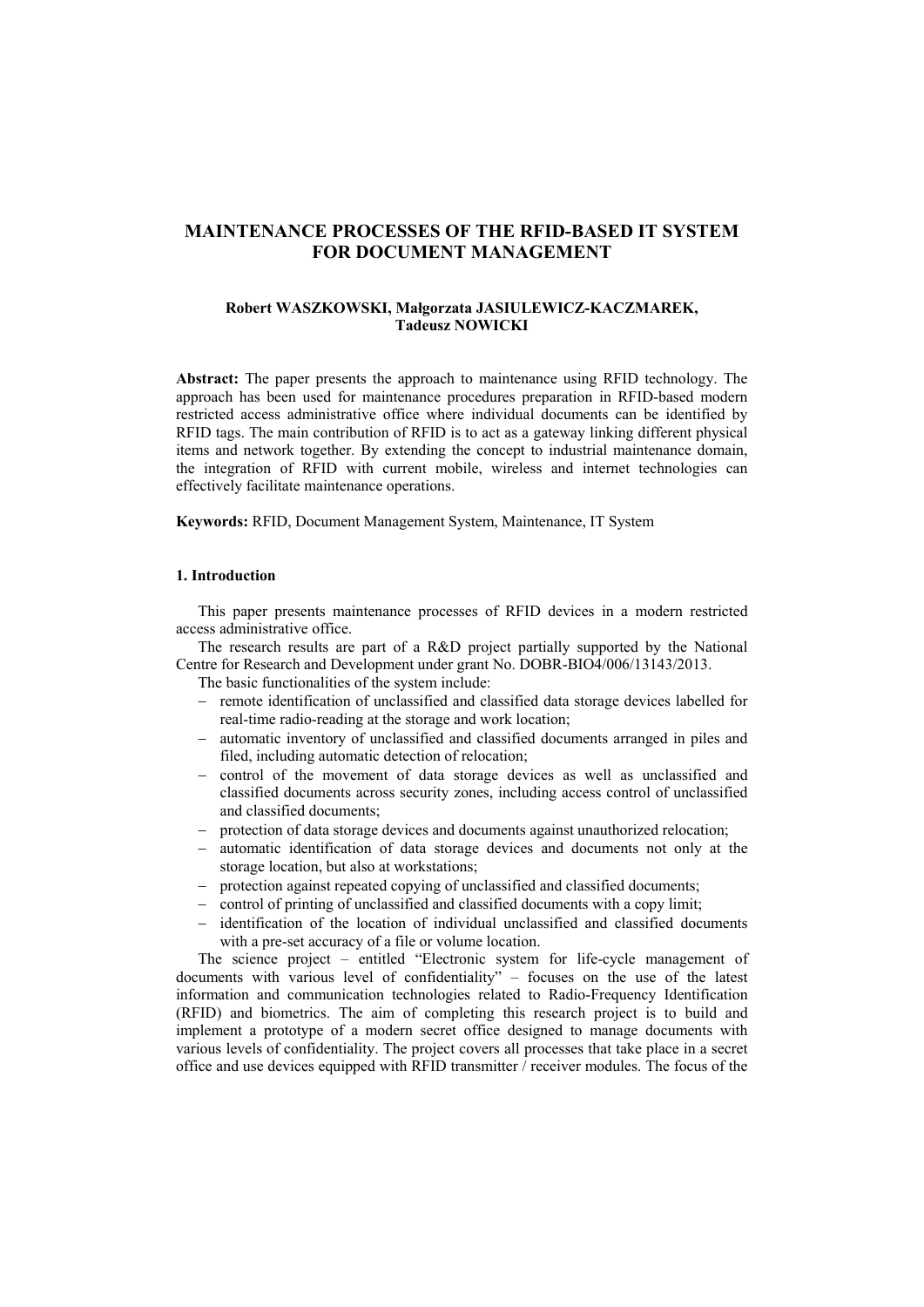research concerns not only documents and data carriers, but also all secret office equipment (cabinets, desk, copying machines and entry/exit control devices) and the appropriate software.

The integration of all software and hardware components in a single system involves the need to establish strict rules for data exchange between them. In the following chapters an approach to maintenance of the RFID-based IT system for document management is described.

# **2. Classified Document Lifecycle Management System**

The document lifecycle management, built on the basis of the Business Process Management System, is used by the personnel of the restricted access administrative office, where the system is to be implemented. The system co-operates with the following external systems: CrossTalkAppCenter and Cosmos. It is integrated via adequate programming interfaces (Web service). The document flow management system also has a graphic user interface (GUI) accessible from the Internet browser level. CrossTalkAppCenter and Cosmos also have user interfaces enabling their control and configuration (Figure 1.).



Fig. 1. Architecture of the classified document lifecycle management system

As a result of the analytical work, the following business processes of the secret office equipped with the RFID devices have been defined:

- acceptance of the document or documents with the RFID tags from a natural person,
- acceptance of a parcel with documents including the RFID tags, with traces of opening,
- performance of standard procedures when receiving the RFID tagged documents,
- registration of correspondence in the form of the RFID tagged documents,
- classification of the RFID tagged documents,
- registration of the created RFID tagged documents,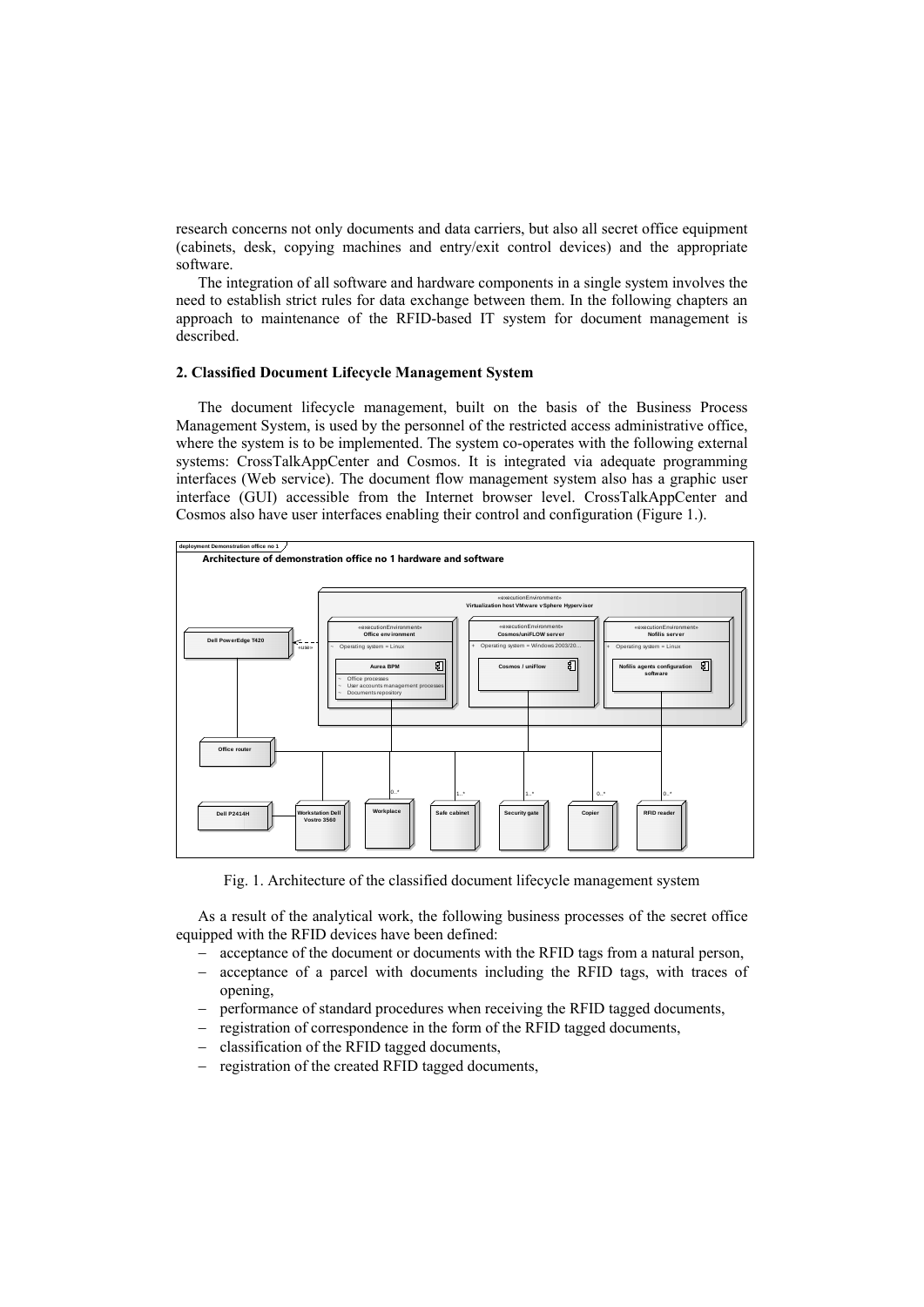- processes related to the storage of the RFID tagged documents,
- preparation for dispatch of the RFID tagged documents,
- sending of the RFID tagged documents via a carrier,
- making the RFID tagged documents available,
- destruction of the RFID tagged documents.

To enter the secret office, it is necessary to go through a sluice (Fig. 2, left). The sluice is composed of the entrance door (outside), which allow to enter the secret office from its environment, and exit door (inside), which allow to exit the secret office to its environment.

It provides the functionality of RFID document detection as well as metal detection. All the information obtained during the scan may be used to initialize further archive procedures, such as limiting access to certain parts of the building, informing the security personnel and so forth.

The cabinet (Fig. 2, right) is an independent mechanically-electronic storage unit. It has been designed to automatically detect all documents stored within it. This is achieved with the HF RFID Mode 2 ISO 18000-3 tags.

The cabinet casing is made of coated wood or metal, depending on the model. A pair of sliding door is installed in each, with both a physical and a magnetic lock on it. Aside from the casing, the cabinet contains the RFID infrastructure (the reader and the internal antennas), as well as a control unit, a power supply unit, the main board and the electromagnetic lock which is unlocked with an identifier RFID tag.



Fig. 2. The entrance sluice / body scanner (on the left) and the cabinet (on the right)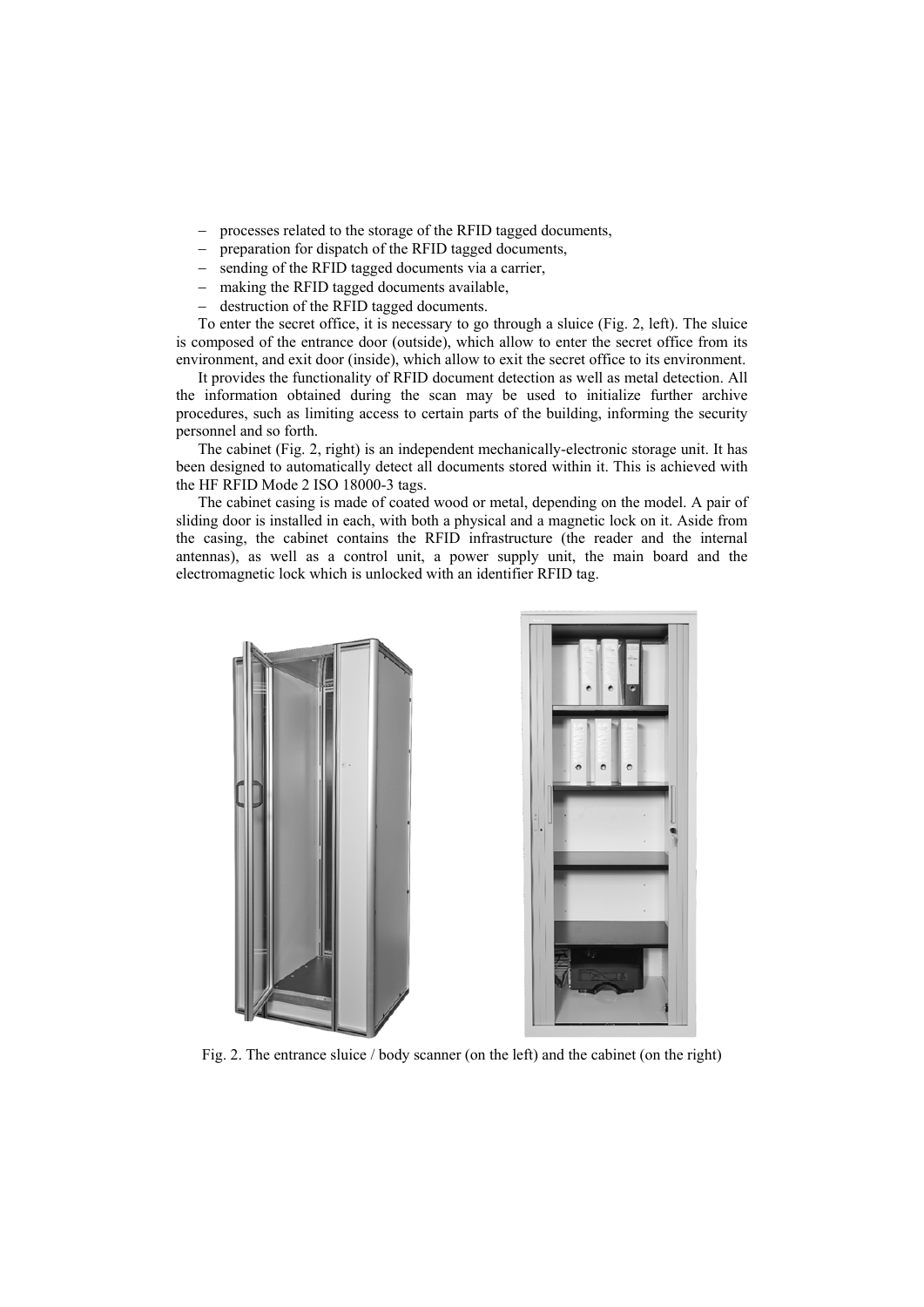The administrative office is also equipped with a copier (Fig. 3, left). This device is based on a Canon 4225 copier machine. It synchronizes the process of copying of the document with the RFID tag readout of both the document and the RFID identifier of the user.

Based on the information read from the tags the centralized archive system permits the copier to create physical copies of only those scanned documents for which the user is authorized.

The copier includes a purposefully designed RFID antenna, a RFID reader and a server station modified to interface with the centralized archive system.

The tray reader (Fig. 3, right)) was designed for the purpose of initial document registration. It automatically identifies, reads, writes and tracks the RFID-tagged documents. It is capable of reliable readout and writing of all RFID tags of the documents placed on the covered part of the tray.

Tightly packed stacks of overlapping or touching RFID tags are identified with 100% reliability. The reader operates instantly thanks to two reply channels and is capable of reliably identifying up to 60 documents placed in the tray.



Fig. 3. The RFID copier (on the left) and the tray reader (on the right)

The workstation for the restrictive access administrative office workers is equipped with desktop computer connected to all necessary peripheral devices including tray readers (Fig. 4). It is also equipped with appropriate software for document management and business processes execution (Fig. 5).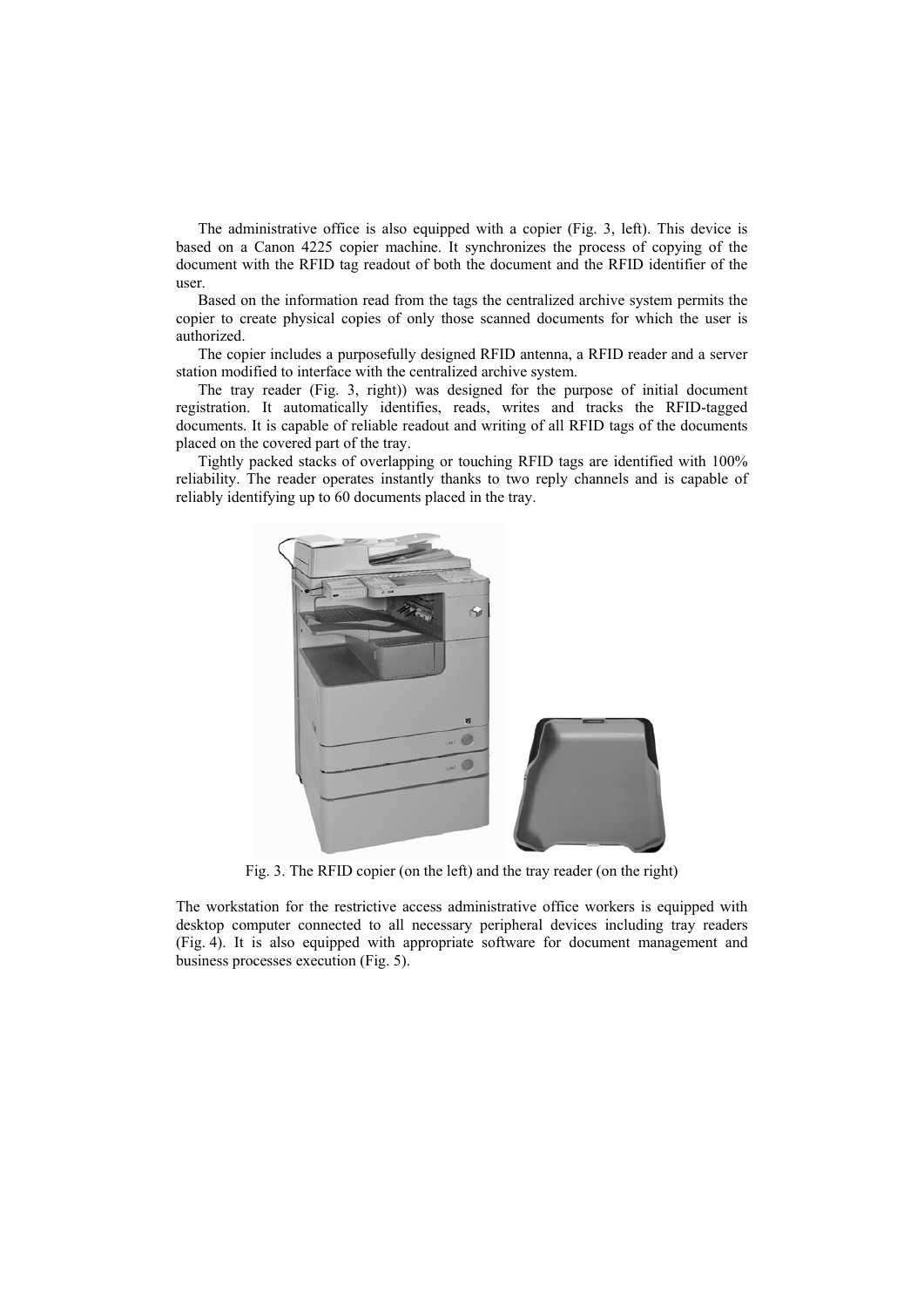

Fig. 4. The restrictive access administrative office workstation

| Archer                           |                                                                                                                                                                                                                                                                                                                                                                                                                  | Whzyscy klienci =<br>n Kowalski =                                                                                                                                                                                            |
|----------------------------------|------------------------------------------------------------------------------------------------------------------------------------------------------------------------------------------------------------------------------------------------------------------------------------------------------------------------------------------------------------------------------------------------------------------|------------------------------------------------------------------------------------------------------------------------------------------------------------------------------------------------------------------------------|
|                                  | W Archiwum                                                                                                                                                                                                                                                                                                                                                                                                       | l Q.                                                                                                                                                                                                                         |
| Przejmowanie akt v               | Panel Archiwum                                                                                                                                                                                                                                                                                                                                                                                                   |                                                                                                                                                                                                                              |
| Porzadkowanie<br>$\sim$          |                                                                                                                                                                                                                                                                                                                                                                                                                  |                                                                                                                                                                                                                              |
| <br>Udostępnianie<br>$\sim$      |                                                                                                                                                                                                                                                                                                                                                                                                                  | @ Zdarzenia                                                                                                                                                                                                                  |
| <b>B</b> Brakowanie<br>$\sim$    | Q                                                                                                                                                                                                                                                                                                                                                                                                                | 5 lutego 2015                                                                                                                                                                                                                |
| 50 Przekazanie<br>$\sim$         | <b>KLIENCI</b><br><b>RWA</b><br>SPISY Z-O<br><b>SZUKAJ</b>                                                                                                                                                                                                                                                                                                                                                       | Jan Kowalski zmodyfikował dokument Akta osobowe - Agata w spisie zdawczo-odbiorczym nr 1 dla klenta<br>o.<br>11:40<br>Merkut Sp. z o.o.                                                                                      |
| <b>M</b> Raporty<br>$\checkmark$ |                                                                                                                                                                                                                                                                                                                                                                                                                  | Jan Kowalski dodał dokument Akta osobowe - Agata do spisu zdawczo-odbiorczego nr 1 dla klenta Merkut Sp. z<br>11:40                                                                                                          |
| O Ustawienia ogólne v            | 10 programle                                                                                                                                                                                                                                                                                                                                                                                                     | 0.0.                                                                                                                                                                                                                         |
| 7 Pomoc<br>$\sim$<br>$\odot$     | Archer-DMS to profesionalne uslugi w zakresie przechowywania i archiwizowania dokumentów bieżących<br>papierowych i elektronicznych.                                                                                                                                                                                                                                                                             | 16 stycznia 2015                                                                                                                                                                                                             |
|                                  | Dzięki systemowi możliwe jest przejmowanie akt, udostępnianie w trybie on-line przechowywanych<br>dokumentów, archiwizowanie dokumentów kadrowo-piacowych, porzadkowanie całości zbiorów, profesionalne<br>niszczenie dokumentów na wszystkich rodzajach nośników, prowadzenie bieżącej obsługi zbiorów oraz przekazanie<br>I brakowanie dokumentów. Ponadto system umożliwia automatyczne generowanie raportów. | Jan Kowalski dodał rzeczowy wykaz akt Symbole kadrowe techa na podstawie szablonu Symbole kadrowe dla<br>$\bullet$<br>10:08<br>klenta Tecna sp. z o.o.<br>jan Kowalski dodał klienta o nazwie Tecna sp. z o.o.<br>o<br>10:05 |
|                                  | ? Najczęściej zadawane pytania                                                                                                                                                                                                                                                                                                                                                                                   | 5 lipca 2014                                                                                                                                                                                                                 |
|                                  | + Gdzie moge uzyskać pomoc?                                                                                                                                                                                                                                                                                                                                                                                      | Anna Nowak zaimportowała 2 dokumenty do spisu zdawczo-odbiorczego nr 2 dla klienta Merkut Sp. z o.o.<br>13:09                                                                                                                |
|                                  | + Jak dodać nowy spis z-o?                                                                                                                                                                                                                                                                                                                                                                                       | Jan Kowalski zaimportował jeden dokument do spisu zdawczo-odbiorczego nr 2 dla klienta Merkut Sp. z o.o.<br>۰<br>12:35                                                                                                       |
|                                  | + Jak dodać nowego klienta?                                                                                                                                                                                                                                                                                                                                                                                      | jan Kowalski dodał spis zdawczo-odbiorczy nr 2 dla klienta Merkut Sp. z o.o.<br>11:15                                                                                                                                        |
|                                  | + Jak dodać nowy RWA?                                                                                                                                                                                                                                                                                                                                                                                            | Anna Nowak zmodyfikowała klienta o nazwie Plastica Sp. z o.o.<br>$\bullet$<br>10:30                                                                                                                                          |
|                                  | + Jak zmienić szablon kolorów?                                                                                                                                                                                                                                                                                                                                                                                   |                                                                                                                                                                                                                              |
|                                  | + W jaki sposób zmienić klienta?                                                                                                                                                                                                                                                                                                                                                                                 | 4 lipca 2014                                                                                                                                                                                                                 |
|                                  | + Co spowoduje zmiana klienta?                                                                                                                                                                                                                                                                                                                                                                                   | jan Kowalski dodał dokument akta osobowe 1a do spisu zdawczo-odbiorczego nr 1 dla klienta Merkut Sp. z o.o.<br>÷<br>16:40                                                                                                    |
|                                  | + Gdzie znajdę więcej odpowiedzi na moje pytania?                                                                                                                                                                                                                                                                                                                                                                | jan Kowalski zaimportował 15 dokumentów do spisu zdawczo-odbiorczego nr 1 dia klienta Merkut Sp. z o.o.<br>٠<br>16:25                                                                                                        |
|                                  | 9 Zobacz więcej pytań                                                                                                                                                                                                                                                                                                                                                                                            | Jan Kowalski dodał spis zdawczo-odbiorczy nr 1 dla klienta Merkut Sp. z o.o.<br>÷<br>16:20                                                                                                                                   |

Fig. 5. The restrictive access administrative office management system

## **2. Maintenance management**

As a consequence, of the implementation of advanced manufacturing technologies and just-in-time production systems, the nature of the production environment has changed during the last two decades. This has allowed companies to massively produce products in a customized way. But the increase in automation and the reduction in buffers of inventory in the plants clearly put more pressure on the maintenance system. Maintenance exists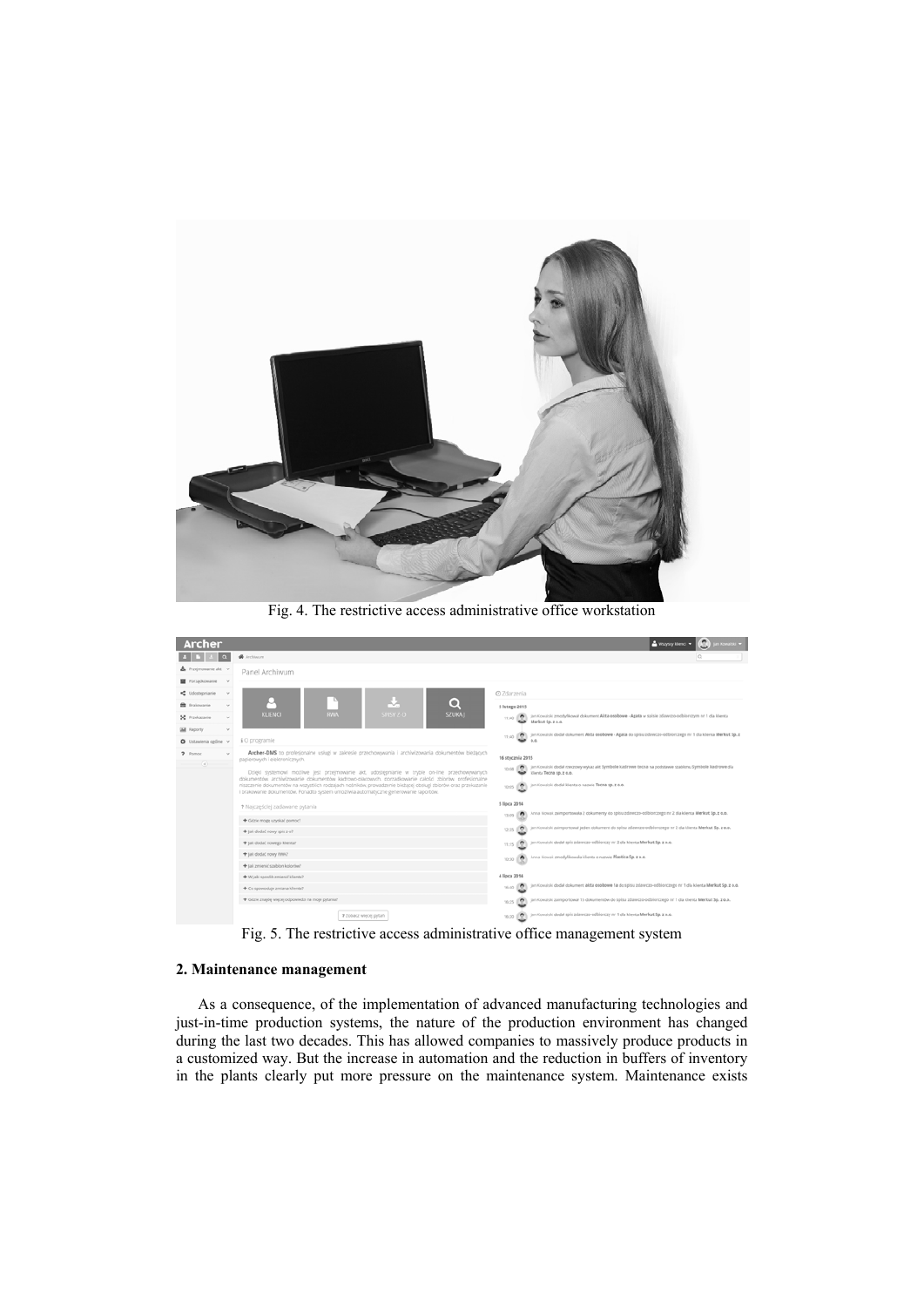because no matter in what industry a company operates and what products delivers or what resources have (technical objects - machinery, equipment, installations, etc.) that require keeping them in motion. Keeping them in motion, we want to make them implement the tasks set by the user. The term "maintenance" is defined in standard EN 13306 as the "Combination of all technical, administrative and managerial actions during the life cycle of an item intended to retain it in, or restore it to, a state in which it can perform the required function (function or a combination of functions of an item which are considered necessary to provide a given service)."

Maintenance is set in an agreed business context to which it has to contribute and the maintenance function needs to cope with multiple forces and requirements within inside and outside the organization boundaries. The tasks of maintenance are complex, including a combination of management, technology, operations and logistics support elements. Kelly [1] gives the following generic expression for the maintenance objective: "...to achieve the agreed plant operating pattern, availability and product quality within the accepted plant condition (for longevity) and safety standards, and at minimum resource cost".

Márquez and Gupta [2] expresses that maintenance management must align with business activities at strategic, tactical, and operational levels. The awareness of maintenance as a strategic factor within a company is established in literature. In recent years, maintenance has been considered as an activity contributing efficiently to the companies' strategic objectives in profitability and competitiveness. Kans [3] has described maintenance management as activities in order to reach the goals of efficiency, effectiveness and cost-effectiveness in the maintenance area and where the overall goal is to contribute to company's profitability and competitiveness (Fig. 6).



**Maintenance goals** 

Fig. 6. Connection between maintenance and profitability [3]

Many maintenance strategies have been developed in the last decades and applied to a large array of industries. An extensive classification of maintenance policies is found in [4]. The author describes six policies for single-unit systems with several examples of each category: age-dependent, periodic, failure limit, sequential, repair limit and repairs counting. A quite different perspective on the term policy is found in [5]. The author describes, from his point of view, the traditional division of maintenance policies into following categories: technology oriented (Reliability Centered Maintenance, RCM), human factors oriented (Total Productive Maintenance, TPM) and monitoring and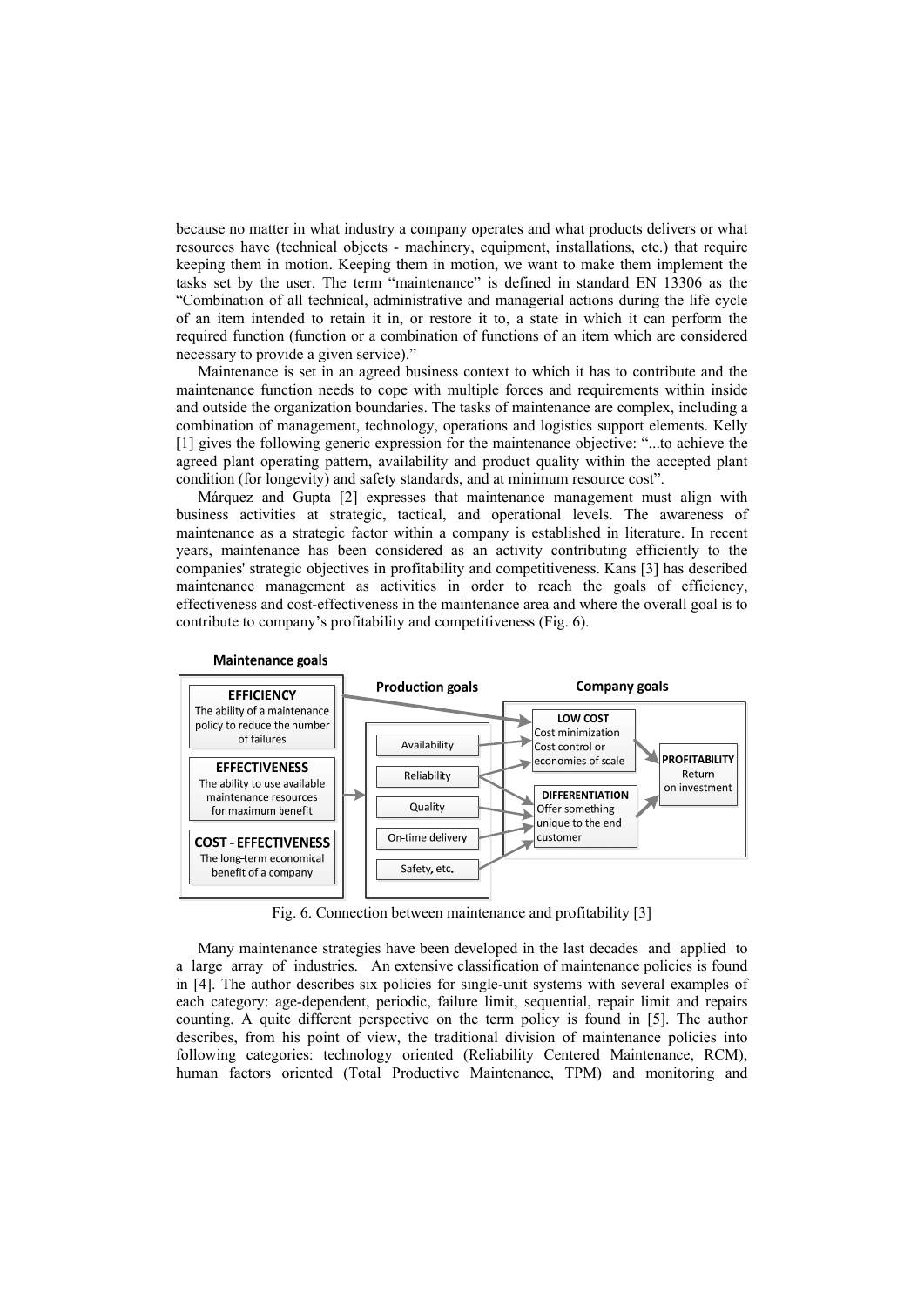inspection oriented (Condition-Based Maintenance, CBM). The strategies listed above are widely discussed in the literature. However, in the enterprises there are many "individualized maintenance strategies" that refer to "knowledge-based enterprise". The main objective of such methods is to use the immaterial resources of each organization in order to increase the economic benefit resulting from the construction of a maintenance strategy adapted to the requirements and resources of each organization [6].

The fulfilment of maintenance management objectives is highly dependent on the proper mix of resources and the development of good communication between all participant. Clearly, the choice of the structural elements of maintenance is not independent from the environment. Factors like the business context, society, legislation, outsourcing market, will be important. Furthermore new manufacturing trends, such as the Industry 4.0 context, will influence the current and future maintenance management enormously. A whole new era for maintenance is expected as communication barriers are bridged and coordination opportunities of maintenance service become more intense. Two factors technology and people—are the keys to transforming maintenance processes, in the way enabling meeting requirements of the new management approach.

#### **3. Radio-Frequency Identification (RFID)**

According to Roy Want in [7], "Radio Frequency Identification Technology (RFID) has moved from obscurity into main stream applications that help speed the handling of manufactured goods and materials". This technology has emerged as Frederick Hertz found existence of radio frequency during his experiment in 1886 and developed for the purpose of defence during the Second World War. However, most of the scholars report that the first commercialization of RFID technology was done by Wal-Mart as they launched RFID based material identifying system in 2005. Table 1 describes a brief history of how RFID technology was developed and diffused.

| Date      | Event                                                                  |  |
|-----------|------------------------------------------------------------------------|--|
| 1886      | The idea of using Radio Frequency to reflect waves from objects was    |  |
|           | started from Frederick Hertz's experiment.                             |  |
| 1930–1940 | American navy research laboratories developed a system known as IFF    |  |
|           | (Identify Friend or Foe).                                              |  |
| 1940-1950 | The first application of RFID consisted of identifying allied or enemy |  |
|           | planes during WW2 through the use of IFF system.                       |  |
| 1973      | Charles Walton, a former IBM researcher registered patent using RFID   |  |
|           | technology, a radio-operated door lock.                                |  |
| 1980-1990 | Many US and European companies started to manufacture RFID tags.       |  |
| 2003      | The Auto-ID center for MIT became EPC global, an organization whose    |  |
|           | objective is to promote the use and adoption of RFID technology.       |  |
| 2005      | Wal-Mart launched and RFID pilot.                                      |  |

Table 1 A brief history of RFID technology [8]

RFID is the wireless technology which uses radiofrequency electromagnetic fields to gather data about a certain object without coming in contact with the data carrier. A radio frequency identification system includes three key components:

a transponder (a word combining transmit and respond - RFID tags);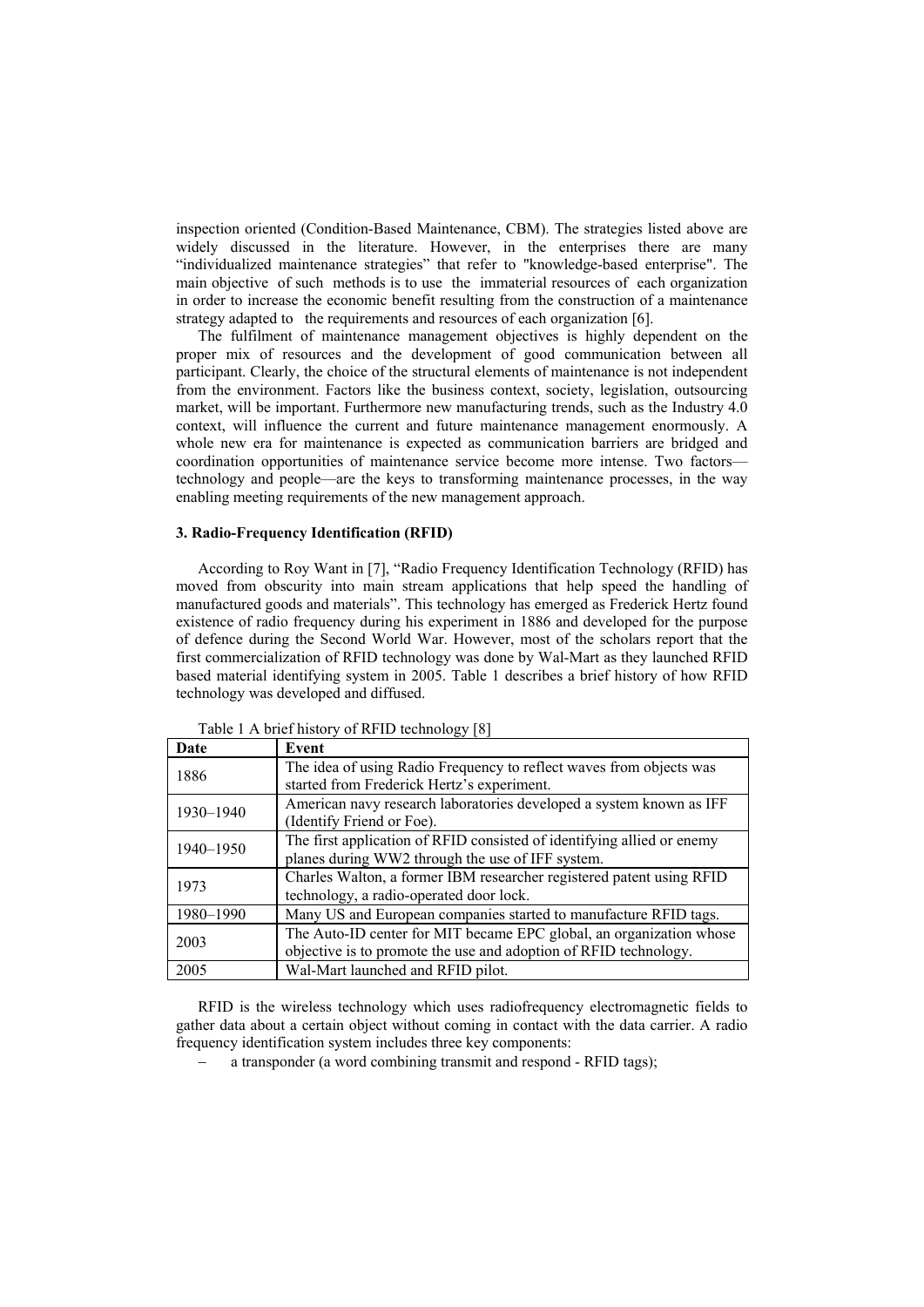- a transceiver unit (a read-write device with integrated antenna RFID readers);
- integration with servers and service and enterprise resource planning systems RFID middleware).

Tag is a microchip to store the information of the object being tracked and this information is accessed via radio signal of RFID reader/transceiver. To allow wireless transmission of data to the reader tag consists of an antenna which is tuned to receive radio frequency waves emitted by a reader or transceiver. To acquire information from a tag, a reader must send a signal to the RFID tag, triggering the tag to transmit the information to the reader. The reader then reads the signal, converts it to a digital format, displays this information on a built-in screen or transmits it to a linked computer for data analysis and processing. RFID tags can be active, passive, or semi-passive tags, and are classified into five classes according to their capabilities and functionalities. The second key component is RFID reader. These emit low-powered RF signal to activate passive tags; identifying tags; and transferring in formation to and from a tag. here are a variety of RFID readers available on the market. USB and serial port type readers are usually used in PC system; otherwise, CF, SDIO and Bluetooth are selected for PDA's or mobile computers. Besides, RFID readers tend to be embedded into laptops, PDA's, cell phones and other embedded devices. The next key component is RFID middleware. Middleware refers to software or device that makes the connectivity between the RFID readers that read the data and the enterprise data base systems and is responsible for the quality, and therefore usability of the data. RFID middleware applies filtering, formatting and logic to tag data captured by a reader, and sends this processed data to backend applications [9]. Therefore, middleware applications are needed to manage the flow of data from readers and send them to backend management systems.

RFID effectiveness already proved its importance in military, security, healthcare, real time objects tracking. Similarly, RFID can improve railway processes in various ways such as automatic vehicle tracking and identification, operation and maintenance, asset management and others.

In industrial environments, RFID is commonly used to automatically route materials, identify containers and track equipment. Generally, RFID provides the highest value in situations when traceability through a process or item life cycle is required, where labor costs or data errors related to identification and handling are high, when there are time or labor constraints related to item identification, handling or replenishment, and any time business processes or software applications need more information about an object than bar codes or other forms of automated data capture technology provide.

The main contribution of RFID is act as a gateway to link different physical items (like goods and sensors) and networks (internet) together. By extending the concept to industrial maintenance domain, the integration of RFID with current mobile, wireless and internet technologies can effectively facilitate maintenance operations.

#### **4. Maintenance process**

Establishing an effective and efficient maintenance process is highly dependent on supporting ICT infrastructure for information system that facilitates maintenance decision support.. This IT system uses RFID readers via radio frequency tags and computers' information management technology to plan for routine maintenance and deal with unforeseen breakdowns to ensure that machinery are operational.

Two key factors are identifiably driving the adoption of RFID in maintenance [10]: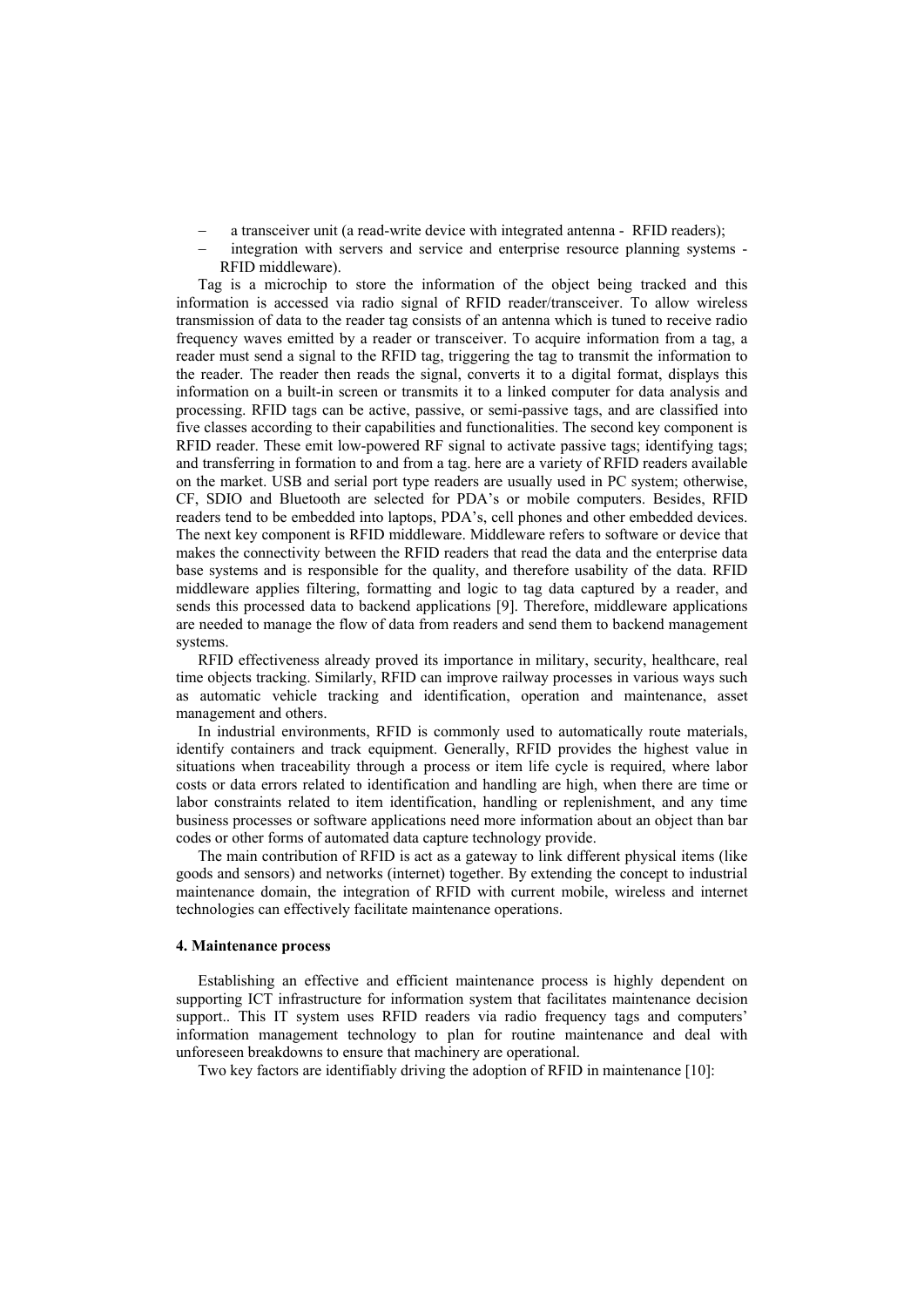- Maintenance drivers (e.g. in transparency of maintenance processes, lack of information to determine a proper maintenance strategy, maintenance costs) and
- Information technology innovations (e.g. mobile terminals, tablet computers, wireless communication, component miniaturization, embedded systems with sensors).

Many industries today face the challenge of managing their maintenance resources as efficiently and cost effectively as possible. The opportunely coordination of different resources like personnel, spare parts, equipment, tools is the key factor to success. A webbased online computerized maintenance management system (CMMS) is a good option to allow field engineers accessing CMMS via local network and internet. However, the timeconsuming for entering data, the problem in identifying items and the human mistake are not yet been solved. Barcode are one option for dealing with these problems, but they are easy-to-destroy, especially in an industrial environment, and usually related to the print quality. A crucial aspect of maintenance management for its various decisions depends on the availability of relevant, good quality as well as timely data that is captured by the ICTs. Hence, radio-frequency identification (RFID) is rapidly emerging as the replacement for the barcode. It can be combined with CMMS to establish a high speed, accurate and reliable wireless maintenance environment. Additionally, RFID contains embedded memory and supports updating of storage information. Based on that, field engineers can immediately and accurately identify items, manipulate storage information, such as machinery data, sensor identification, audit trails of maintenance activities, spare part information and use of maintenance tools.

### **5. Using RFID technology for maintenance**

RFID technology is particularly suited for assets management, assets tracking and keeping maintenance information because it allows operators identifying tools, machine and spare parts accurately, easily and rapidly. Indeed, RFID is not only applied as the replacement of barcode, but also acting as a distributed memories storage device for keeping up-to-date maintenance information in RFID tags. Components of RFID system are displayed in Fig. 2 and shows that an RFID tag is implanted on each equipment of a factory. This RFID tag receives signal from reader and gives a return signal with identification number to the RFID reader which then reads the data and then RFID middleware applies filtering, formatting and logic to tag data captured by a reader, and sends this processed data to backend application server. This collected data is then acquired by factory e Maintenance cloud and then filtered, integrated, and analysed for cost effective maintenance planning and decision making (Fig. 7).



Fig. 7. Components of RFID system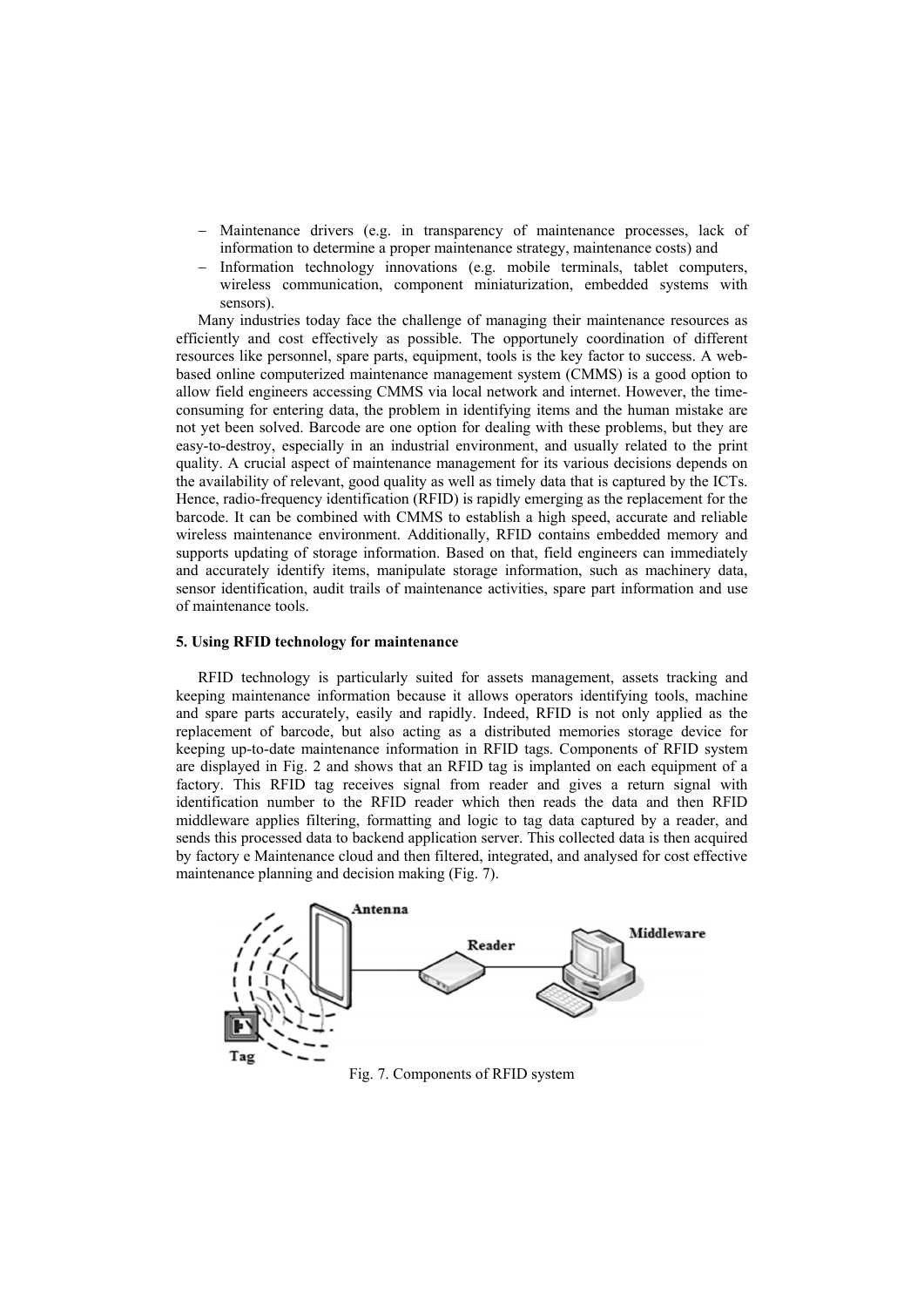There are numerous views of what e-Maintenance actually is, one important part is the application of information and communication technology (ICT) to achieve effective information system within the maintenance area. Therefore, an effective and efficient information system aims to provide just-in time information to the targeted users and optimization of the information process, i.e. making the right information available at the right time and at the right point of location. Therefore, the real time information is available to the e-Maintenance cloud for effective and efficient maintenance decision making. A proper e-Maintenance solution needs to be able to sense the context of the individual stakeholder in order to properly adapt the information to the stakeholder's current situation. E-Maintenance seeks to implement maintenance management, wherein maintenance operations, planning and decisions data and tools to process and act upon them become available anytime, anywhere and to anyone at multiple levels of operation outside and inside factory (Fig. 8).



Fig. 8. e-Maintenance environment [11]

RFID technology helps to collect data for better analysis for the visualization of data depending upon the needs of different maintenance stakeholders. With the wide use of RFID technology in maintenance processes, the maintenance tasks are more effective and efficient in terms of time, because data is available in real time for analysis and visualization.

## **6. Conclusion**

The new approach to maintenance using RFID technology described in the chapters above are to be used for maintenance procedures preparation in RFID-based modern restricted access administrative office, where individual documents can be identified by RFID tags. It has been shown that integration of RFID items with modern mobile, wireless and internet technologies can effectively facilitate maintenance operations.

The use of RFID tags and antenna readers allows you to maintain all the events that can occur during the completion of every-day work. These events, stored in the database, are a